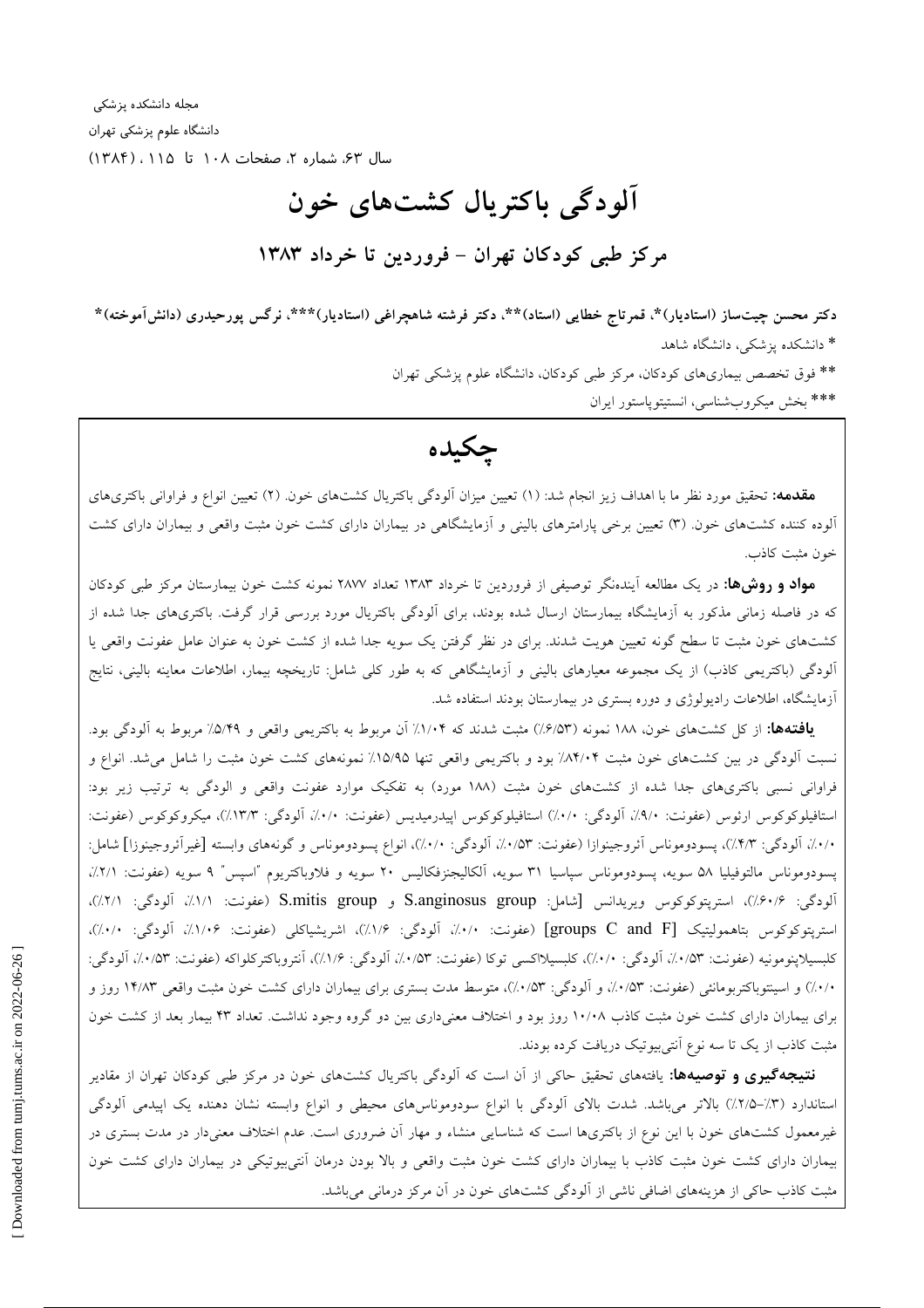خون أن مركز سهيم هستند؟ علاوه بر اين در اين تحقيق مدت بستری و نسبت مصرف اَنتی بوتیک در دو گروه بیماران دارای کشت خون مثبت واقعی و کشت خون مثبت کاذب مورد مقايسه قرار خواهد گرفت.

مواد و روشها

زمان و مکان مطالعه

فروردين تا خرداد ماه ١٣٨٣- مركز طبي كودكان تهران (بیمارستان آموزشی و دارای ۱۵۰ تخت بستری)

نمونهها

نمونهها شامل ۲۸۷۷ نمونه کشت خون بود که از بیماران بستری توسط پرسنل نمونهگیری، پرستاران، پزشکان و دانشجویان گرفته و به آزمایشگاه ارسال شده بود.

# آزمایشهای میکروبشناسی

کشتهای خون ارسال شده به ازمایشگاه به انکوباتور ۱۰ دارای اتمسفر هوازی منتقل و به طور معمول تا ۱۰  $\rm ^{\circ}$ روز یا تا موقع مثبت شدن نمونه نگهداری می شدند و در صورتی که احتمال بروسلوزیس مطرح بود انکوباسیون تا یک ماه ادامه می یافت. در هر مورد بعد از ۲۴ ساعت سابکالچر در محیطهای شکلات آگار و مکانکیآگار به عمل آمده و رنگآمیزی گرم روی گسترش خون انجام میشد. در صورت رشد باکتری، تعیین هویت افتراقی سویه جدا شده به کمک تستها بیوشیمیایی و دیسکهای تشخیصی استاندارد انجام مے شد (۹، ۱۰).

کشتهای خون که در ۲۴ ساعت اول منفی می شدند، انکوباسیون آنها تا ده روز کامل ادامه پیدا میکرد و هر روز برای وجود کدورت و رشد باکتری مشاهده می شدند، در صورت وجود کدورت، به جداسازی و تعیین هویت باکتری اقدام می شد. در انتهای ۱۰ روز از تمام یشیشههای کشت منفی خون یک سابکالچر در پلیتهای شکلات آگار و مکانکی آگار صورت میگرفت و در صورت عدم رشد باکتری منفي تلقى مى شدند.

# مقدمه

آلودگی کشتهای خون یک مشکل مهم و با سابقهای است (۵،۱) و موجب تحمیل هزینههای اضافی به بیمار و منابع بیمارستان و آزمایشگاه می شود (۲). اگرچه شناسایی ارگانیسمهای زنده در خون بیمار دارای اهمیت تشخیصی و پروگنوستیک زیادی است ولی آلودگی کشت خون میتواند مشکلات مهمی در تفسیر و درمان عفونتهای جریان خون بوجود بیاورد به گونهای که تمایز بین عامل اتیولوژیک (یک عفونت واقعي) از آلودگي كشت خون (يک پسودوباکتريمي)، یک چالش و دشواری جدی پزشکان و آزمایشگاهها است (۴،۳،۱) آلودگی کشتهای خون پیامدهای گوناگونی را می تواند در پی داشته باشد. ممکن است زمان زیادی صرف تکرار کشتهای خون شود، مکن است تشخیص صحیح با ابهام و دشواری روبرو شده و به تأخیر بیافتد. بیمار ممکن است بدون ضرورت أنتى بيوتيكهايي را دريافت كند و امكان دارد که موجب طولانی شدن اقامت در بیمارستان و تحمیل هزینههای اضافی به او شود (۲).

پایش و کنترل آلودگی کشتهای خون به عنوان یکی از مهمترین نمونههای بالینی برای آگاهی از مقادیر آن و انواع باکتریهای آلوده کننده، همچنین آگاهی از عوامل دخیل در افزایش آلودگی و اتخاذ تصمیمات مناسب برای کاستن از مقادیر آن خصوصاً در بیمارستانهای آموزش امری ضروری است و در تعدادی از کشورها به صورت برنامههای مستمر اجرا می شود (۸،۷،۴) ولی در کشور ما با وجود محدود بودن منابع و على رغم اين كه مى توان از بالاى آلودگى نمونههاى کشت خون جلوگیری نمود، این مسأله کمتر مورد توجه قرار مي گيرد. لذا با توجه به ضرورت گفته شده اين تحقيق می خواهد میزان آلودگی کشتهای خون در مرکز طبی کودکان تهران را مورد بررسی قرار دهد و به این سؤال پاسخ داده خواهد شد که نسبت آلودگی کشتهای خون آن مرکز با مقادیر پذیرفته شده چقدر فاصله دارد؟ همچنین اینکه چه نوع باکتریهایی و هر کدام با چه نسبتی در آلودگی کشتهای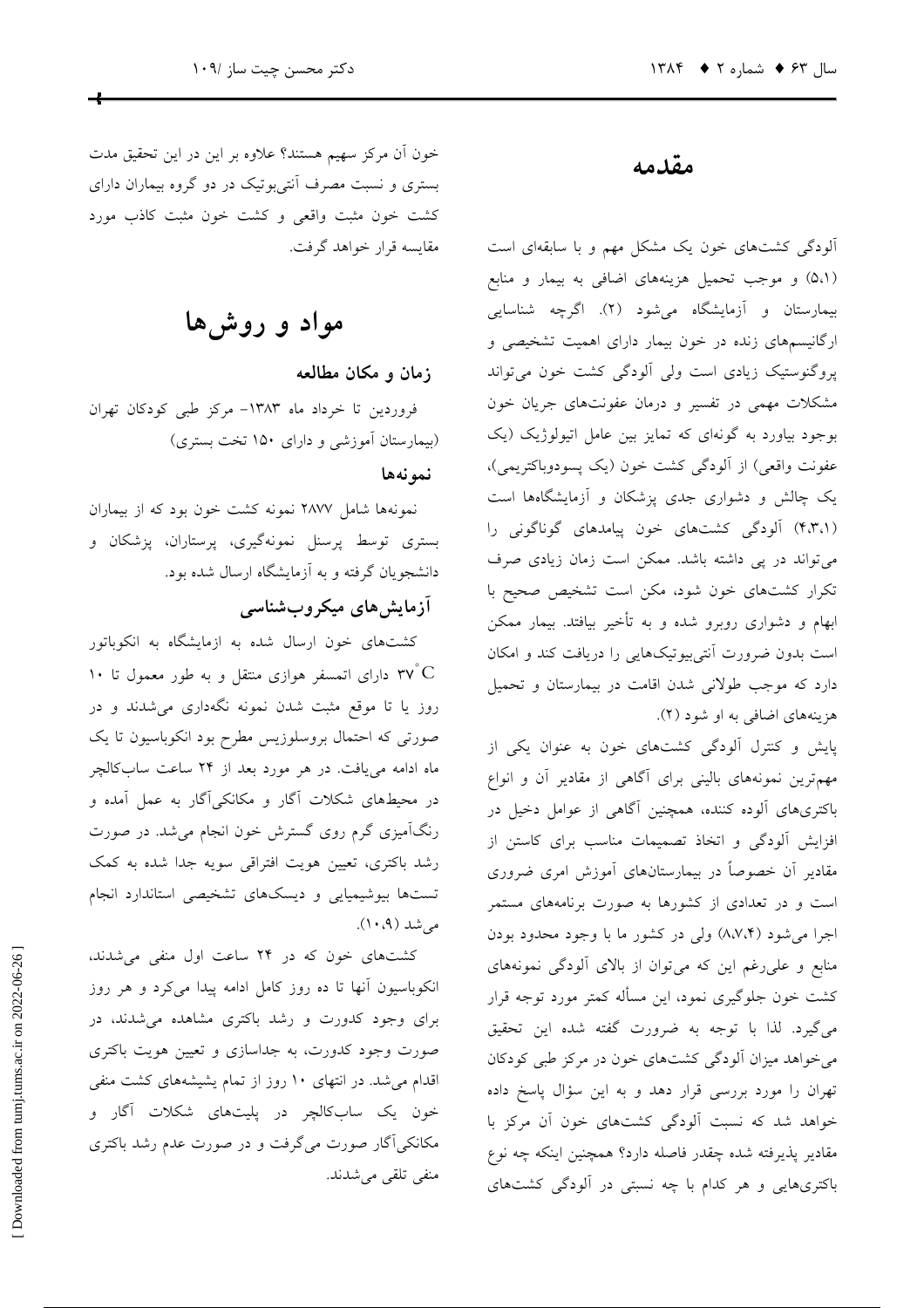همچنین آمار کل کشتهای خون در هر ۲۴ ساعت ثبت می شد و در مورد نمونههایی که مثبت می شدند نتایج آزمایشگاه در فرم مخصوص اطلاعات برای هر بیمار ثبت می شد و سپس اطلاعات بالینی مورد نیاز از پرونده بیماران استخراج و در فرم مخصوص درج مي گرديد.

این اطلاعات شامل مواردی بود که قبلاً توسط پژوهشگران برای افتراق بین یک عفونت خون استفاده شده بودند (۸،۷،۱) و شامل: تاريخچه بيمار، اطلاعات معاينه باليني و آزمايشات تب (oral tempreture بیشتر از ۳۸ ْC یا هایپوترمی (کمتر ( از ٣۶ ْ٢)]، تاكىينه (بيشتر از ٢۴ تا در دقيقه)، تاكىكاردى (ضربان قلب بیشتر از ۹۰ تا در دقیقه)، افت BP (سیستول کمتر از ۹۰mmHg یا ۴۰mmHg کمتر از فشار اولیه)، لکوسیتوز (بیشتر از ۱۲۰۰۰)، لکوپنی (کمتر از ۴۰۰۰)، ESR مثبت، CRP مثبت، نتيجه كشت ميكروبي از ساير نمونههاي بالینی بیمار و مشخصات باکتری جدا شده از آنها و نتایج كشتهاى خون بيمار بودند. همچنين وجود كاتتر داخل عروقی یا وسیله پروتزی کار گذاشته شده، وجود عفونت در سایر قسمتهای بدن (ریه، سیستم اداری و …) وجود ضایعات جلدی، وجود آنومالیهای سیستم ادراری و سیستم عصبی، وجود دياليز، وجود كانسر يا نئوپلازى، مصرف كورتون، عدم پاسخ به درمان اَنتی بیوتیکهای رایج، تغییر درجه حرارت بدن در طی مدت بستری، طول مدت بستری و نیز اطلاعات راديولوژي ثبت مي شد.

تصمیمگیری برای در نظر گرفتن یک سویه باکتری جدا شده از کشت خون به عنوان آلودگی یا عامل یک عفونت خون واقعی براساس مبتنی بر اطلاعات آزمایشگاه و بالینی توسط يك نفر فوق تخصص عفوني اطفال صورت مي گرفت. این معیارها به شرح زیر بودند:

١) در صورتی که باکتری جدا شده از کشت خون به یکی از انواع استافیلوکوکوس ارئوس استرپتوکوکوس پنومونیه، اشریشیاکلی و سایر اعضای خانواده آنتروباکتریاسه، پسودوموناس أئروجينوزا و همچنين استروپتوكوكوس پيوژنز، استرپتوكوكوس آگالاكتيه، ليستريامونوسيتوژنز، نايسريا منجتيديس، نايسرياگنورهآ و هموفيلوس أنفلوانزه تعلق داشت به عنوان ياتوژن و عامل عفونت خون تلقى مى شد (١).

۲) در صورتیکه باکتری جدا شده از کشت خون از نوع باکتریهای غیربیماریزای فلورمیکروبی پوست مانند استافیلوکوکوس!پیدرمیوس و دیفتروئیدها یا از انواع محیطی مانند میکروکوکوس، پسودوموناس (غیر از ائروجینوزا) بود، تنها در صورت وجود یکی از شرایط زیر به عنوان عامل عفونت واقعي خون در نظر گرفته مي شد:

a) ارگانیسم از دو نمونه یا بیشتر از دو نمونه کشت خون بيمار جدا مي شد.

b) دلایل بالینی کافی و بی|بهام وجود داشت.

c) بیمار کاتتر داخل عروقی یا وسیله پروتزی کار گذاشته شده داشت (۷،۴،۱).

#### روش های آماری

آنالیز آماری توصیفی و تحلیل با استفاده از نرمافزار SPSS صورت گرفت. برای مقایسه طول مدت بستری در دو گروه از بیماران از آزمون T استفاده شد.

# ىافته ها

از تعداد ۲۸۷۷ نمونه کشت خون، تعداد ۱۸۸ نمونه (۶/۵۳٪) برای رشد باکتری مثبت شدند. محدوده سنی بیماران دارای کشت خون مثبت از ۱۰ روز تا ۱۴ سال و میانگین سنی بیماران ۲۷/۳۲ ماه بود. ۴۲٪ بیماران دختر و ۵۸٪ بیماران پسر بودند.

از بین کشتهای خون مثبت ۱۵/۹۵٪ به علت باکتریمی واقعی و ۸۴/۰۴٪ ناشی از آلودگی بودند. جداول شماره (۱،۲ و ۳) نتایج مطالعه آلودگی باکتریال کشتهای خون در مرکز طبی کودکان تهران را نشان میدهد. انواع و فراوانی باکتریهای جدا شده از کشت خون بیماران در جدول شماره (۴) نشان داده شده است. جدول شماره (۵) انواع و فراوانی باکتریهای جدا شده از کشت خون بیماران را به تفکیک عفونت واقعی و ألودگی کشت خون نشان میدهد.

جدول شماره (۶) نتایج بررسی تعدادی از متغیرهای بالینی و آزمایشگاهی در بیماران دارای کشت خون مثبت را به تفکیک عفونت خون واقعی و باکتریمی کاذب (آلودگی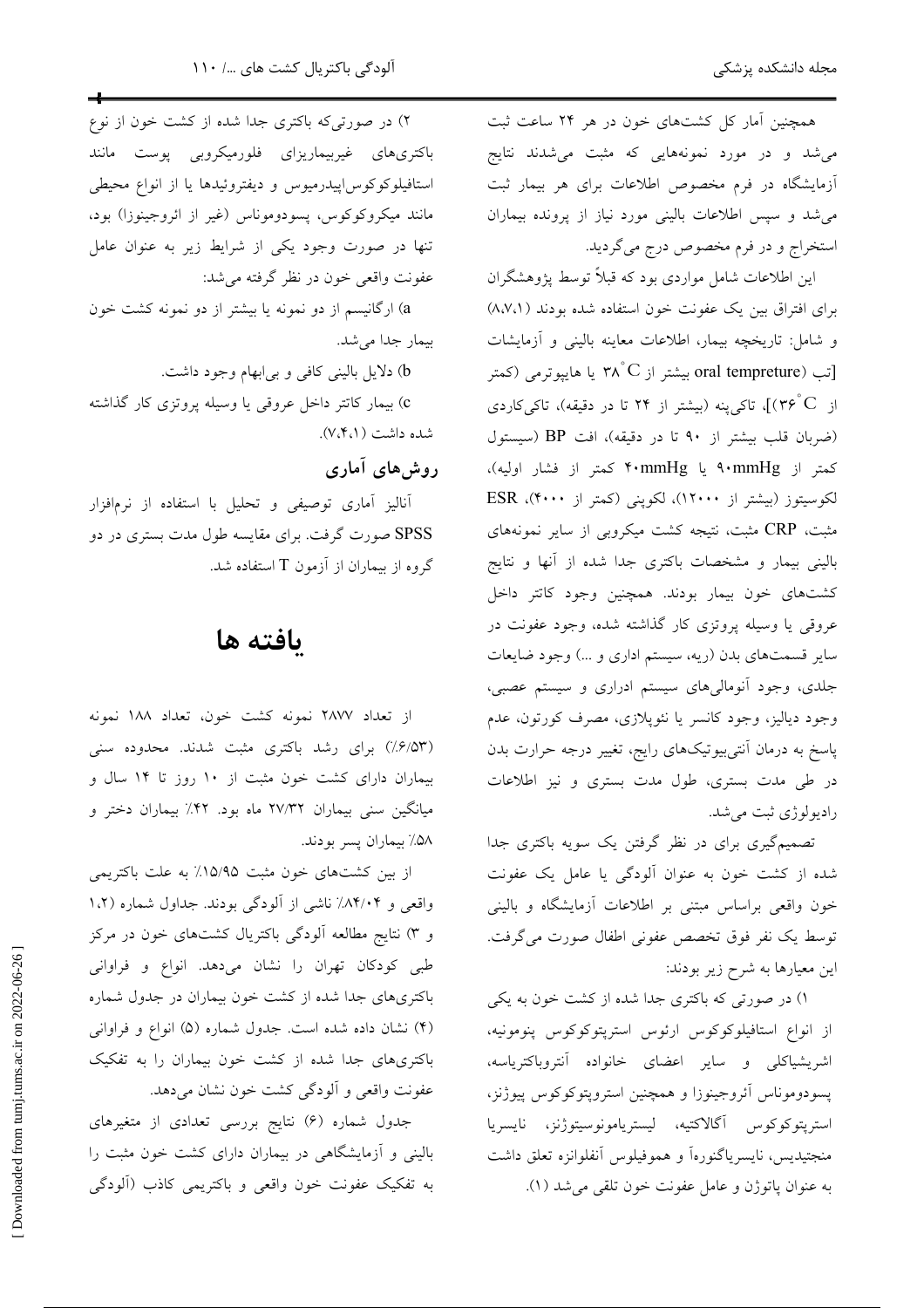كشت خون) نشان مىدهد. جدول شماره (۷) مقايسه طول مدت بستری در دو گروه با عفونت و آلودگی را نشان مي دهد.

**جدول ۱**– توزیع فراوانی جنس بیماران مورد مطالعه (دارای کشت خون مثبت)

| درصد | تعداد | جنس  |
|------|-------|------|
| ۸۵۸. | ۱۰۹   | پسر  |
| 7.88 | ٧٩    | دختر |

جدول ٢- آمارهای توصیفی برای سن بیماران مورد مطالعه (دارای كشت خون مثبت)

 $\rightarrow$ 

|           |         | معارف مبعد |
|-----------|---------|------------|
| ميانگين   | بيشترين | كمترين     |
| ۲۷/۳۲ ماه | ۱۴ سال  | ۱۰ روز     |

جدول ۳- توزیع فراوانی نتایج کشت خون در مرکز طبی کودکان تهران از فروردين تا خرداد ماه ١٣٨٣

| کا ہ         | منفى    | مثبت   | نتيجه كشت |
|--------------|---------|--------|-----------|
| <b>YAVV</b>  | 2689    | ۱۸۸    | تعداد     |
| $\sqrt{1}$ . | 7.95/8V | 7.8/07 | در صد     |

|  |  | جدول ۴– انواع و فراوانی باکتریهای جدا شده از کشت خون بیماران |  |  |
|--|--|--------------------------------------------------------------|--|--|
|--|--|--------------------------------------------------------------|--|--|

| نام باكترى                                                | فراواني        |                   |  |
|-----------------------------------------------------------|----------------|-------------------|--|
|                                                           | تعداد          | درصد              |  |
| استافيلوكوكوس ارئوس                                       | $\mathcal{V}$  | 79.4              |  |
| استافيلوكوكوس اپيدرميديس                                  | ۲۵             | 7.17/T            |  |
| ميكروكوكوس (اسپس)                                         | ٨              | 7.8/80            |  |
| S. anginosus group and S.mitis ) استرپتوکوکوس ویریىدانس ( | ۶              | 777.              |  |
| (group                                                    |                |                   |  |
| استريتوكوكوس بتاهموليتيك                                  | ٣              | 71/9              |  |
| (group C and F)                                           |                |                   |  |
| اشريشياكلي                                                | ٢              | 71.7.9            |  |
| أنتروباكتر كلواكه                                         |                | 7.70              |  |
| كلبسيلاينومونيه                                           |                | $/\cdot/\Delta r$ |  |
| كلبسيلااكسي توكا                                          | ۴              | 77/17             |  |
| يسودوموناس أئروجينوزا                                     | ١              | $/\cdot/\Delta r$ |  |
| پسودوموناس و انواع وابسته*                                | $\binom{1}{4}$ | 7.90/7            |  |
| اسينتوباكتربومانئي                                        | ٢              | 711.9             |  |
| جمع                                                       | ١٨٨            | $\sqrt{1}$ .      |  |
|                                                           |                |                   |  |

.<br>\* شامل انواع (پسودوموناس مالتوفيليا ۵۸ سويه، پسودوموناس سپاسيا ۳۱ سويه، فلاوباکتريوم ۹ سويه و الکال<sub>ۍ</sub>جنزفکاليس ۲۰ سويه)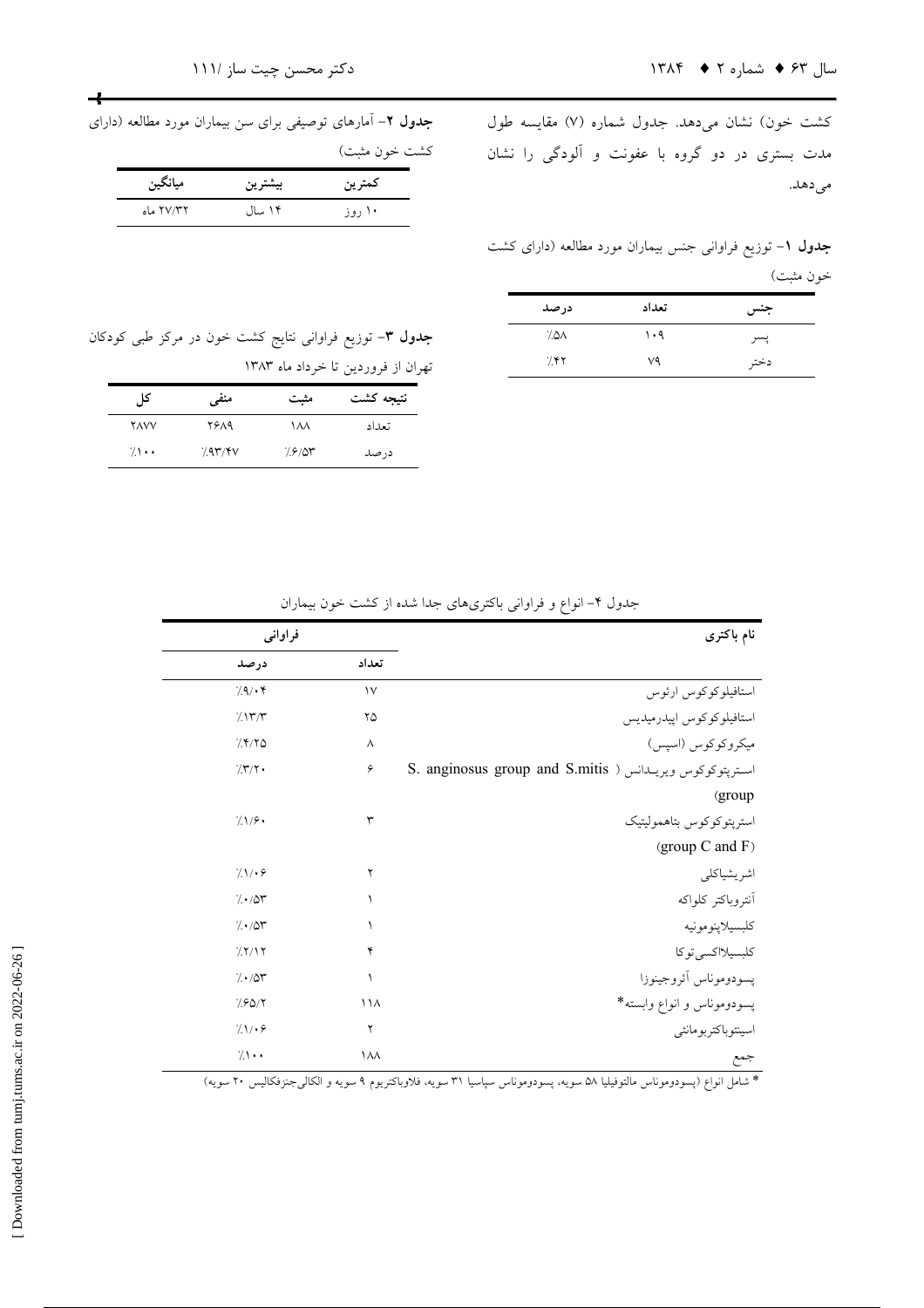|                                   | فراوانی در:          |             |              |                      |               |           |  |
|-----------------------------------|----------------------|-------------|--------------|----------------------|---------------|-----------|--|
| نام باکتری جداشده از کشت خون      |                      | عفونت واقعى | آلودگی       |                      |               | مجموع     |  |
|                                   | تعداد                | درصد        | تعداد        | درصد                 | تعداد         | درصد      |  |
| انواع<br>وابسته<br>سودوموناس<br>و | $\mathbf{\acute{r}}$ | /7/1        | 114          | 7.8.79               | $\bigwedge$   | 7.87/19   |  |
| (غيراًئروجينوزا)*                 |                      |             |              |                      |               |           |  |
| استافيلوكوكوس اپيدرميديس          | ٠                    | 7.7.        | ۲۵           | 7.177                | ۲۵            | 7.177     |  |
| استافيلوكوكوس ارئوس               | $\mathcal{N}$        | 7.9/        | $\bullet$    | 7.7.                 | $\mathcal{V}$ | /4/       |  |
| استرپتوكوكوس ويريدانس             | ۲                    | 71/1        | ۴            | 77/1                 | ۶             | 750/7     |  |
| S.anginosus group and S. >        |                      |             |              |                      |               |           |  |
| (mitis group                      |                      |             |              |                      |               |           |  |
| استرپتوکوکوس بتاهمولیتیک ( group  |                      | 7.1.        | ٣            | 7.1/9                | ١             | 7.1/9     |  |
| (C and F                          |                      |             |              |                      |               |           |  |
| اشريشياكلي                        | ۲                    | 71.7.9      | ٠            | 7.7.                 | ٢             | 71.19     |  |
| انتروباكتر كلواكه                 | $\mathcal{L}$        | 7.707       | ٠            | 7.1.                 | $\sqrt{2}$    | 1.70      |  |
| كلبسيلاپنومونيه                   | $\sqrt{2}$           | 1.107       | $\bullet$    | 1.1                  | $\sqrt{2}$    | 1.107     |  |
| كلبسيلااكسي توكا                  | $\mathcal{L}$        | 1.107       | $\mathsf{r}$ | 71/9                 | ۴             | /7/1      |  |
| اسينتوباكتربومانئي                | ١                    | 7.70        | $\sqrt{2}$   | 7.107                | ۲             | 71.19     |  |
| يسودوموناس أئروجينوزا             | $\mathcal{L}$        | 7.70        | $\bullet$    | 1.1                  | $\sqrt{2}$    | 7.70      |  |
| ميكروكوكوس (اسپس)                 | ٠                    | $/$ ./.     | $\wedge$     | 7.8/7                | $\wedge$      | 7.57      |  |
|                                   |                      |             |              |                      |               |           |  |
| جمع                               | $\mathsf{r}\cdot$    | 710/90      | $\lambda$    | $/\Lambda f/\cdot f$ | $\lambda$     | $/ \cdot$ |  |

جدول ۵– انواع و فراوانی باکتریهای جدا شده از کشت خون بیماران به تفکیک عفونت واقعی و آلودگی

\* شامل انواع (پسودوموناس مالتوفيليا ۵۸ سويه، پسودوموناس سپاسيا ۳۱ سويه، فلاوباکتريوم ۹ سويه و آلکالي جنزفکاليس ۲۰ سويه)

**جدول۶**– نتایج بررسی تعداد یاز متغیرهای بالینی و ازمایشگاهی در بیماران دارای کشت خون مثبت به تفکیک عفونت واقعی خون و باكتريمي كاذب (الودگي كشت خون)

| مقدار متغیر در موارد |        |                 | نام متغير         |
|----------------------|--------|-----------------|-------------------|
|                      | آلودگی | عفونت           |                   |
|                      |        | واقعى           |                   |
|                      | 7.7V/Y | $7 \cdot \cdot$ | درمان أنتىبيوتيكي |
|                      | 710/9  | 7.1             | تب                |
|                      | 7.7A/F | 7.66199         | لكوسيتوز          |

**جدول⁄ا**– مقایسه طول مدت بستری در دو گروه با عفونت واقعی آلو دگی

|                      | تعداد میانگین انحراف معیار P |                |                | گر وه       |
|----------------------|------------------------------|----------------|----------------|-------------|
|                      | $\Lambda$ / $\mathcal{F}$    | ヽ・/・∧          | $\lambda$      | آلودگی      |
| $\cdot$ / $\cdot$ 91 | 11/A                         | $Y'/\Lambda Y$ | $\mathbf{r}$ . | عفونت واقعى |

برای جدول بالا آزمون T با P=٠/٠٩۱ نشان می دهد که اختلاف آماری معنی داری برای متوسط مدت بستری در دو گروه وجود ندارد.

# بحث

یکی از مشکلاتی که بیمارستانها و آزمایشگاهها با آن مواجه هستند، نسبتی است که باکتریهای با منشاء خارج از بیمار کشتهای خون را آلوده میکنند (۱). گزارش کشتهای خون مثبت که با وضعیت بیمار، تشخیص و علائم بالینی مطابقت ندارد، پزشکان را در یک سردرگمی قرار میدهد. اغلب پزشکان میباید تصمیم بگیرند که آیا از یک نتیجه که میتواند تهدید کننده زندگی باشد، صرفنظر کنند یا اینکه برای خاموش کردن یک عفونت که ممکن است وجود نداشته باشد، منابع باارزش بیمارستانی را مصرف کنند. در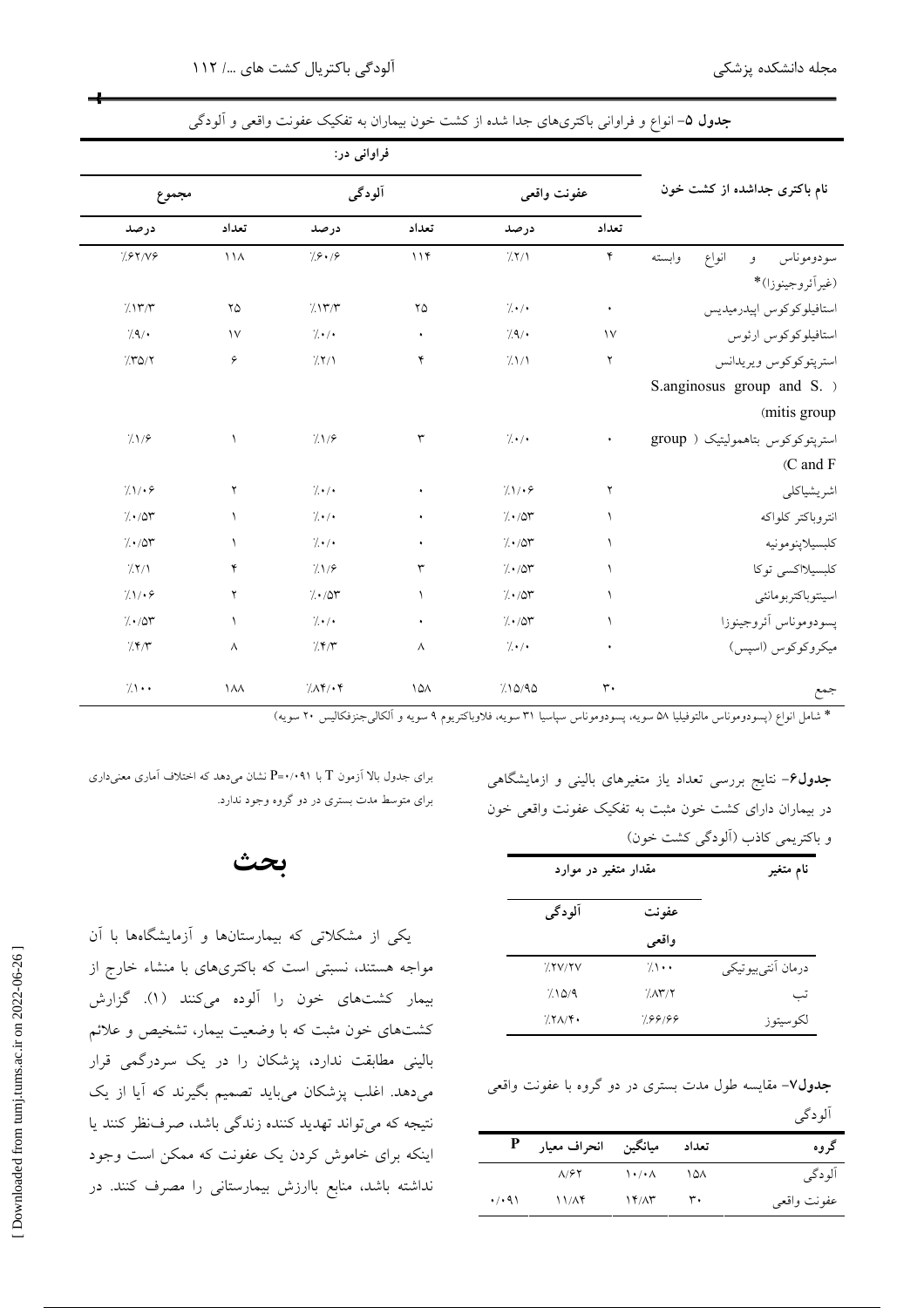برابر این پارادوکس اکثراً شیوه محافظهکارانه (تجویز آنتی بیوتیکها، اضافه کردن اقامت بیمار و مانیتورینگ با تستهای بیشتر) را انتخاب میکنند (۷).

نتایج تحقیق ما نشان داد که در مرکز طبی کودکان در دوره زمانی مورد مطالعه ۵/۴۹٪ از کل کشتهای خون آلوده شده بودند. در واقع میزان آلودگی بیش از ۸۴/۰۴٪ از کشتهای خون مثبت را شامل می شد. بر اساس استانداردهای منتشر شده توسط انجمن میکروبشناسی آمریکا، نسبت آلودگی کشتهای خون نباید از ۳٪ تجاوز نماید (١٢) وقتی که یک بیمارستان که نسبت کلی آلودگی کشتهای خون آن به بالاتر از ۳٪ افزایش یافته است، آن یک اندیکاسیون است که کشتهای خون با توجه به مناسب به تکنیکهای اسپتیک جمع|وری نمیشوند (۱۲). فاکتورهایی که نسبت آلودگی کشتهای خون را تحت تأثیر قرار میدهند .<br>مشخص شدهاند. این فاکتورها شامل: آموزش دیده بودن و مهارت کافی پرسنل جمع اَوري نمونه خون، محل نمونهگیري، آمادهسازی مکان خونگیری، ابزار جمعأوری خون و حجم خون جمع|وری شده میباشند (۱۲و۳). لذا در همین رابطه پیشنهاد می شود اقدامات زیر در مرکز طبی کودکان صورت بگیرد و این امیدواری وجود دارد که این اقدامات به مقدار زیادی بتوانند از نسبت بالای آلودگی کشتهای خون آن مركز بكاهند:

۱) پرسنل اختصاصی آموزش دیده و ورزیده برای جمع آوري كشتهاي خون اختصاص يابد.

۲) بر روی شیشههای کشت خون مشخصات یا کد شخص خونگیر و محل خونگیری (مستقیم از پانکچر پوست یا از Line) و زمان به صورت برچسب نصب شود.

۳) در صورتی که جمع آوری کشت خون توسط دانشجو انجام شود، زیر نظر شخص مسئول و با برچسب مشخصات او همراه با نام دانشجو باشد.

۴) به صورت دورهای نسبتهای آلودگی افراد تعیین و به انها اطلاع داده شود.

هرچند که نسبت کلی آلودگی کشتهای خون مرکز طبی كودكان در اين تحقيق ٥/٤/٩٪ مشخص گرديد ولي اهميت واقعی اَلودگی کشتهای خون در اَن بیمارستان وقتی معلوم

میشود که نسبتهای آلودگی در بین کشتهای خون مثبت (۸۴/۰۴٪) را در مقایسه با بعضی مطالعات مشابه مورد توجه قرار دهیم. بطور مثال در مطالعه Esel و همکارانش در سال ۲۰۰۲ در بیمارستان دانشگاهی Erciyes در ترکیه نسبت آلودگی کشتهای خون ۱۰/۷٪ و باکتریمی واقعی ۱۲/۱٪ گزارش گردیده است (۸). در حالیکه مشاهده میشود که نسبت کلی آلودگی کشتهای خون در مرکز طبی کودکان (۵/۰۴۹) در مقایسه با آن در بیمارستان دانشگاهی Erciyes (١٠/٧٪) پایینتر میباشد ولی نسبت آلودگی در بیمارستان دانشگاهی ۴۷/۰ Erciyes/ از کشتهای خون مثبت را شامل می شد که در مقایسه با نسبت آن در مرکز طبی کودکان (۸۴/۰۴٪) بطور قابل توجهي پايينتر ميباشد. اين مسأله وقتی بیشتر روشن میشود که توجه کنیم که بیمارستان دانشگاهی Erciyes دارای ۱۳۰۰ تخت، ۴ بخش مراقبتهای ویژه، یک بخش سوختگیهای حاد و برنامههای فعال پیوند کلیه و مغز استخوان است. در حالیکه Esel و همکارانش در مدت ١٢ ماه، ٧٥۶٣ نمونه كشت خون از كل بيمارستان داشتند، در مرکز طبی کودکان با تعداد ۱۵۰ تخت بستری در مدت دو ماه و نیم ۲۸۷۷ نمونه خون جمعآوری شد. در واقع در مقایسهای براساس تعداد تخت برابر و مدت زمان برابر در مرکز طبی کودکان بطور تقریبی تعداد نمونه کشت خون ده برابر بیشتر از بیمارستان دانشگاهی Erciyes از بیماران گرفته شده است که موجب شده است که نسبت کلی آلودگی کشتهای در مرکز طبی کودکان پایین تر باشد. و این احتمال را مطرح میکند که تعداد زیادی از کشتهای خون به صورت غیرضروری از بیماران گرفته شدهاند. این مسأله را میتوان با انجام تحقیقی که رعایت اندیکاسیونهای کشت خون در بیماران را نشان بدهد در آینده روشن نمود.

انواع باکتریهائی که در این تحقیق از کشتهای خون بيماران جدا شد و با نسبتهائي كه در عفونت خون واقعي يا الودگی سهم داشتند، غالباً مشابه همان شایعترین انواعی هستند که در گزارشهای پژوهشگران دیگر از کشتهای خون بدست آمدهاند (٨،۵،١). اما نكته قابل توجه و بحثانگیز این است که در این تحقیق، آلودگی با انواع پسودوموناسرهای غیرپاتوژن شامل انواع پسودوموناس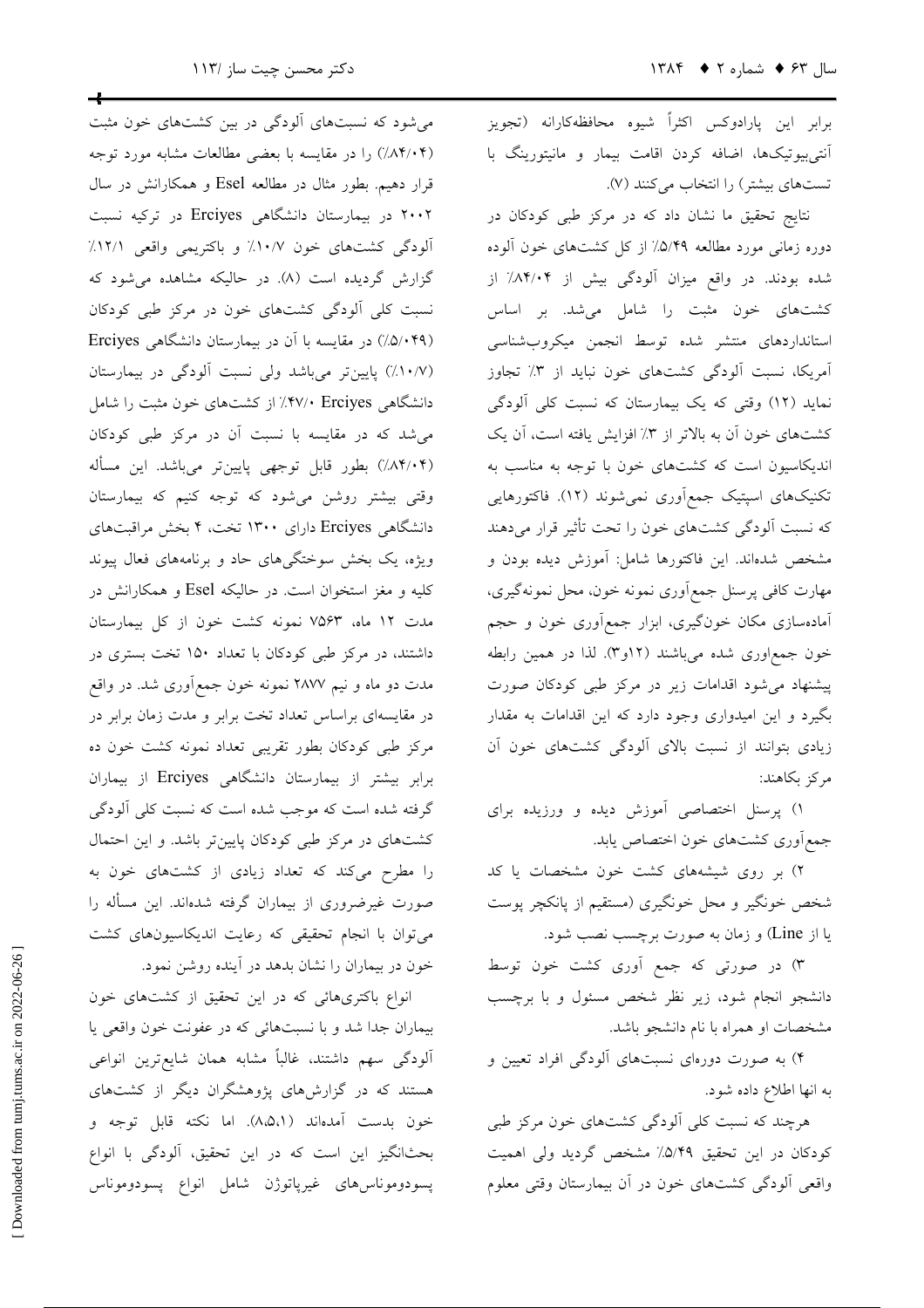پسدودوموناس سپاسیا را بخاطر استفاده از محلول ۱۰٪ مالتوفيليا، پسودوموناس سپاسيا، فلاوباكتريوم و پویدون-آیدین آلوده با باکتری مذکور به عنوان انتی سپتیک و آلکالی جنزفکالیس به طور چشمگیری بالا بود. بطوریکه ضدعفونی کننده نشان دادند (۶). آگاهی ما از گزارشهای ۶۰/۶٪ کشتهای خون مثبت را شامل می شد. آلوده شده اپیدمیهای مشابه آلودگیهای کشتهای خون با انواع کشتهای خون با انواع سودوموناسهای محیطی با نسبت پسودوموناس های محیطی، این احتمال را مطرح میکند که بالا معمول نیست (۷و۱). ولی چند گزارش از رویدادهای کشتهای خون در مرکز طبی کودکان ممکن است به اپیدمی در این باره وجود دارد. یک گزارش توسط Smith و طریقهای مشابهی با انواع سودوموناسهای محیطی آلوده همکارانش در سال ۲۰۰۲ ارائه شده است. آنها یک رویداد می شوند. لذا پیشنهاد می شود برای شناسایی منشاء و مهار اپیدمی پسودوباکتریمی با پسدودوموناس فلورسنس را از بخش اطفال بیمارستان عمومی Townsville در استرالیا آلودگی، عوامل بوجود آورنده اپیدمیهای مشابه مورد توجه قرار گرفته و تحت کنترل قرار گیرد. گزارش کردهاند و منبع شیوع پسودوباکتریمی را لولههای آلودگی های کشت خون همچنین می تواند از جنبههای هپارین- لیتیوم آلوده که قبل از بطریهای کشت خون پر می شدهاند، مشخص نمودهاند (۱۵). همچنین Simor و اقتصادی و انسانی سنجیده شود. یک مطالعه نشان میدهد که کشتهای خون آلوده میتواند اقامت بیمارستانی یک بیمار را همکارانش در سال ۱۹۸۵، یک رویداد آلودگی کشتهای تا ۴/۵ روز افزای دهد و هزینههای درمان را بیش از ۵ هزار خون با پسودوموناس فلورسنس را در یک بیمارستان کودکان دلار اضافه كند (١١،١٢). و از آن مهمتر اينكه كشت خون گزارش کردهاند. بررسی نامبردگان مشخص نموده که منشاء آلودگی، لولههای محتوی سیترات سدیم الوده به آلوده می تواند پیوستن دوباره بیماران به خانواده و شغلهایشان را به تأخیر بیاندازد و از برقراری زندگی عادی روزانهشان پسودوموناس فلورسنس بوده است که در تعدادی از بیماران جلوگیری کند (٧،٢). یافتههای تحقیق نشان داد که میانگین که همزمان با کشت خون، آزمایشهای انعقادی نیز داشتند، طول مدت بستری در بیماران دارای کشت خون مثبت کاذب بطريق-Cross contamination آلوده مي شدند. در همه (۱۰/۰۸ روز) با میانگین طول مدت بستری در بیماران دارای موارد لولههای انعقادی قبل از تلقیح بطریهای کشت خون پر شده بودند (۱۶). در یک مطالعه دیگر Smel و همکارانش عفونت واقعی خون (۱۴/۸۳ روز) اختلاف معنی داری نداشت. عدم اختلاف معنی دار در این رابطه میتواند .<br>نشان دادند که آلودگی کشتهای خون با پسودوموناس بازگوکننده احتمال بستری اضافی در بیماران دارای کشت مالتوفیلیا در بیمارانی بوده که نمونه خون برای کشت و مطالعات انعقادی بطور همزمان گرفته می شد و لولههای خون مثبت كاذب و تحميل هزينههاي اضافي ناشى از پسودوباکتریمی باشد که با یافتهها پژوهشگران دیگر مطابقت محتوى أنتى كواًگولانت ألوده قبل از تلقيح شيشههاى كشت دارد. هرچند که تعیین مدت اضافی بستری در بیماران مذکور خون پر میشدند (۱۳). در هر سه بررسی، بعد از رفع الودگی بعلت محدودیتهای موجود در این مطالعه انجام نشده است. أنتي كواًگولانت و اصلاح تكنيك جمع أوري، ألودگي کشتهای خون با باکتریهای ذکر شده برطرف گردید. همچنین یافتههای تحقیق نشان داد که ۲۷٪ بیماران دارای مطالعه Panlilo و همكارانش عفونت واقعى و عفونت كاذب كشت كشت خون مثبت كاذب بدون وجود انديكاسيون هاى دیگر، از یک تا سه نوع آنتیبیوتیک دریافت کرده بودند. قبلا (پسودوباکتریمی) با پسودوموناس سیاسیا را بخاطر آلودگی ً نیز به تحقیقاتی اشاره شد که آلودگی کشتهای محلولهای پویدون-آیدین در مرکز اطفال تگزاس نشان داد.

آلودگی کشتهای خون بدنبال پاک کردن و ضدعفونی کردن

سرشیشههای کشت خون با محلول پویدون-آیدین آلوده قبل

از تلقيح روى مىداد (١۴). همچنين Berkelman و

همکارانش در سال ۱۹۸۰ آلودگی کشتهای خون با

خون ميتواند موجب افزايش غيرضروري مصرف آنتیبیوتیک، بستری اضافی و افزایش هزینههای درمانی شود (۲) این یافتهها ضمن سازگاری با نتایج تحقیقات دیگر، بر ضرورت تلاش براى كاهش نسبت ألودگي كشتهاى خون

Downloaded from tumj.tums.ac.ir on 2022-06-26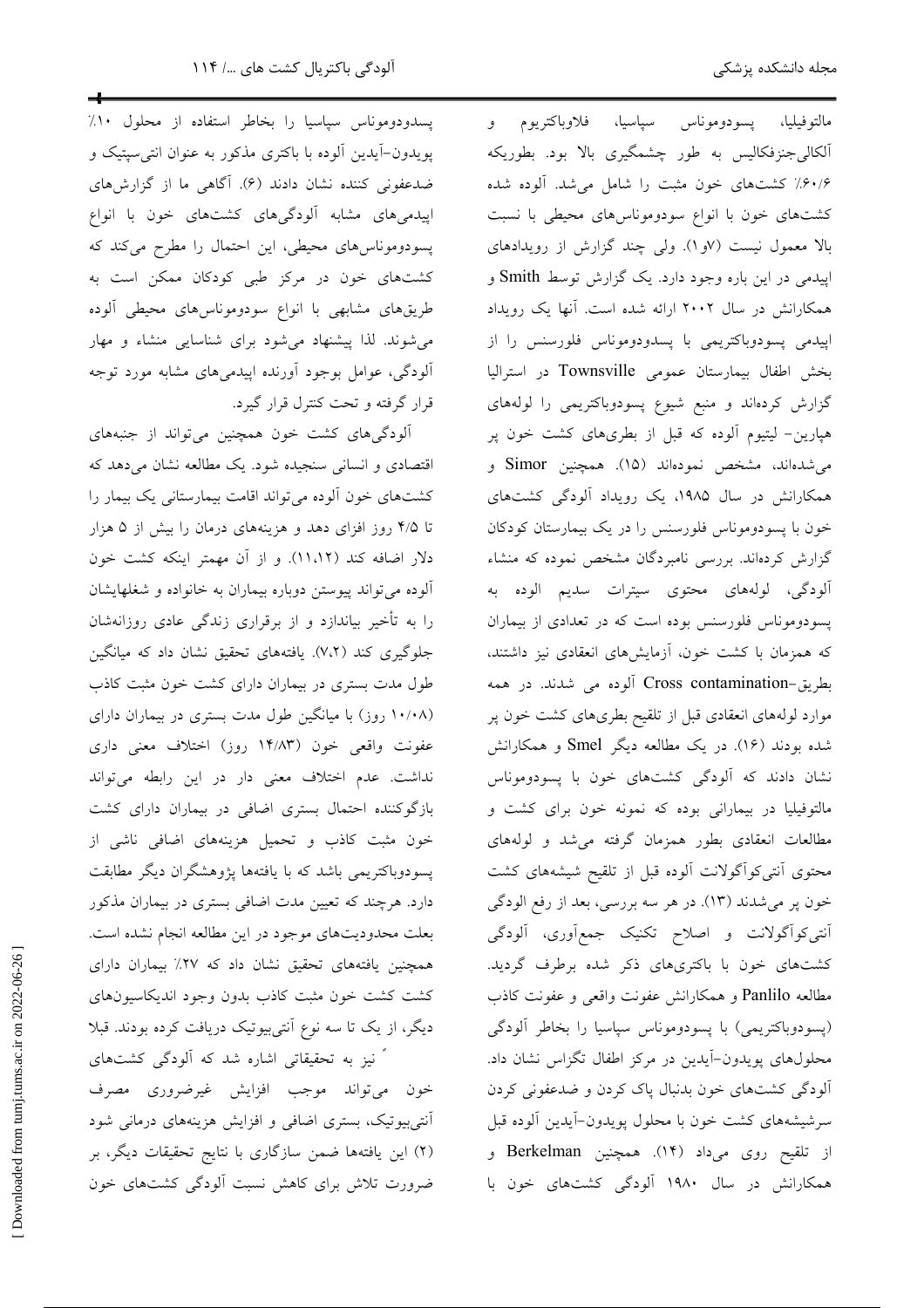انسانی و اقتصادی آن کاهش یابد. همچنین در ضمن این یژوهش مشخص شد که یک رویداد غیر معمول آلودگی با .<br>انواع سودوموناس های محیطی در مرکز پیمارستانی مورد مطالعه وجود دارد که شناسائی منشاء و مهار آن ضروری است.

تقدیر و تشکہ

مراتب سپاسگزاری خود را از آقایان صادق منصوری، یوسف عرفانی، سید محمد وکیل و خانمها خامنه، مینا عابدینی و فهیمه شورج اعلام مى نماييم.

منابع

- 1. Weinstein Melvin P. Blood culture contamination: Persisting problems and partial progress. J Clin Microbiol 2003; 41(6): 2275-2278.
- 2. Bates DW, Goldman L. Contaminant blood culture and resource utilization: the true consequences of false positive results. JAMA 1991; 265: 365-369.
- 3. Mylotte JM, Tayara A. Blood cultures: clinical aspects and controversies. Eur J Clin Microbiol Infect Dis 2000: 19: 157-163.
- 4. Schifman Ron B, Strand L, Calvin Meier A. Frederick and Howanitz Peter J. Blood culture contamination: a college of American Pathologists Q-Prebes study involving 640 institutions and 497134 specimens from adult patients. Archives of pathology and laboratory Medicine 1998; 122: 216-221.
- 5. Weinstein MP, Tomns ML, Quartey SM, Mirrett S, Reimer LG. The clinical significans of positive blood cultures in the 1990s: a prospective comprehensive evaluation of the microbiology, epidemiology, and outcome of becteremia and fungemia in adults. Clin Infect Dis 1997; 24: 584-602.
- 6. Berkelman RL, Lewin S, Allen JR, Anderson RL, Budnik LD, Shapiro S, Friedman SM, Nicholas P, Holzman RS, Haley RW. Pseudobacteremia attributed to contamination of povidone-iodine with pseudomonas cepacia, Ann Inter Med 1981 Jul;  $95(1)$ : 32-36.
- 7. Denis Ernest, Sharon Miller. Controlling blood culture contamination rates. Medical Laboratory Observer 2004; 36: 14-21.

برای اجتناب از مصرف غیرضروری آنتی بیوتیکها تأکید می نماید.

.<br>نتایج حاصل از این تحقیق در محدودهٔ خود توانست ۔<br>اهمیت آلودگی کشتهای خون در یک مرکز بیمارستانی کودکان را نشان دهد و معلوم نماید که نسبت آن در مرکز طبی کودکان تهران از مقادیر پذیرفته شده بالاتر بوده و مقداری منابع به صورت غیرضروری به علت عوارض ناش*ی* از آلودگی کشتهای خون (بستری اضافی و مصرف غیرضروری اَنتے بیوتیک) مصرف می شود که امید است با .<br>اتخاذ راهکارهای مناسب از نسبت آن کاسته شده و هزینههای

- 8. Esel D, Doganay M, Alp E, Sumerkan B. Prospective evaluation of blood cultures in a Turkish university hospital: Epidemiology, microbiology and patient outcome. Clin Microbiol Infect Dis 2003; 90: 1038-1044.
- 9. Murray Patrick R, Baron Ellen JO, Pfuller Michael A, Tenover Fred C, Yolken Robert H. Manual of clinical microbiology, 8<sup>th</sup> edition, American Society for Microbiology, Washington DC, 2003.
- 10. Baron Ellen JO, Peterson Lance R, Finegold Sydney M. Baily and Scott's Diagnostic Microbiology, 11<sup>th</sup> edition, Mosby 2002.
- 11. Shifman R. Editorial. Mayo Clin Proc 1998; 73: 703-704.
- 12. Weinbaum FL, Lavies S, Danek M, Sixsmith D, Heinrich G, Mills S. Dong it right the first time. Quality improvement and the contaminant blood culture. J Clin Micro 1997; 35(9): 563-565.
- 13. Smel JD, Trenholme GM, Harris AA, Jupa JE, Levins Pseudomonas maltophilia pseudosepticemia. Am J Med 1987 Mar; 64(3): 403-406.
- 14. Panlilo AL, Beck-Sague CM, Seigl JD, et al. Infections and pseudo infections due to povidoneiodine solution contaminated with pseudomonas cepacia. Clin Infect Dis 1992 May; 14(5): 1078-1083.
- 15. Smith J, Ashhurst-Smith C, Norton R. Pseudomonas fluorescens pseudobactermia: a cautionary lesson. J Paediatr Child Health 2002; 39: 63-65.
- 16. Simor AE, Ricei J, Lau A, Bannatyne RM, Ford-Jonesl. Pseudobacteremia due to pseudo-monas fluorescens. Paediatric Infect Dis 1985 Sep-Oct;  $4(5)$ : 508-512.